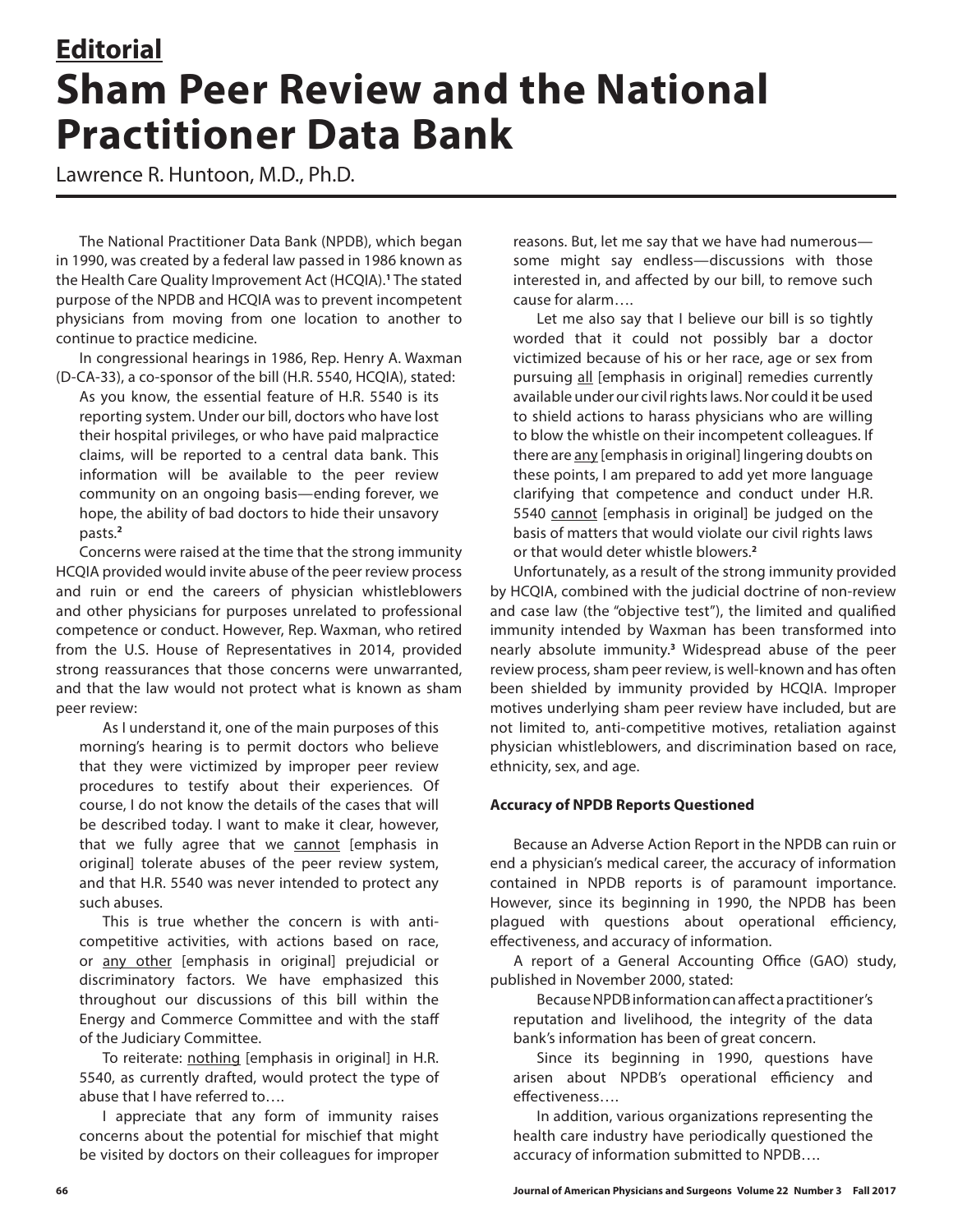Problems that we identified in the data submitted to NPDB during September 1999 raise concerns about the effectiveness of HRSA's management of the data bank and of the two mechanisms—practitioner notification and dispute resolution—that are intended to ensure the quality [emphasis in original] of reported information.**<sup>4</sup>**

Incredibly, the GAO report also found that one-third of the adverse action reports in the NPDB were inaccurate: "We also found inaccurate information in about one-third of the 79 clinical privilege restriction reports we reviewed." **<sup>4</sup>**

The GAO study also reported: "HRSA officials acknowledged that there are problems with the accuracy and completeness of the data and that they have been working with consultants to revise the way information reported to the data bank is coded."**<sup>4</sup>** However, no follow-up GAO study has apparently been done to determine whether proposed improvements have resulted in actual improvements in accuracy.

Problems with the accuracy of information contained in Adverse Action Reports in the NPDB continue, largely because of legal limitations imposed on the scope of review performed by the data bank.

#### **NPDB Determination of Accuracy Highly Flawed**

In making a determination regarding the reportability and accuracy of information provided by a hospital to the NPDB, for instance, NPDB only evaluates the documentation submitted by the hospital (e.g. meeting minutes, hearing panel and appeals findings and reports, etc.), and if the documentation even minimally supports the action taken, then NPDB assumes it is "accurate." If the documentation provided by a hospital supports the reportability according to NPDB guidelines, then it is judged to be reportable. In effect, the fox is put in the position of guarding the chicken coop.

Law review articles put it this way:

The HCQIA, from which the National Practitioner Data Bank was born, has been said to be "a club, a sword that allows hospitals to do whatever they want to do: lie, cheat, embellish, ameliorate, alter records [and] commit fraud…"**<sup>5</sup>** Ironically, the HCQIA, which was intended to achieve many of the same objectives as the PSQIA [Patient Safety and Quality Improvement Act], has led to illegitimate disciplinary action against physicians who have done nothing but try to improve the safety and care of their patients.**<sup>6</sup>**

The NPDB is the mechanism that converts an adverse action, taken as a result of sham peer review at the local level, to a professional death sentence for a physician's career at the national level. False and defamatory information provided by a hospital to NPDB is published and disseminated by the data bank, to the detriment of physicians who have done nothing wrong.

## **Irreparable Harm Done by Adverse Action Report in NPDB**

Professor Katherine A. Van Tassel, J.D., details the irreparable harm done by an adverse action report in the NPDB.

The NPDB reporting and publication system has the intended impact on the targeted physician as, once the NPDB has published a negative report on a physician, the physician's reputation is irreparably damaged. Physicians report that a negative report is a "career ender" because it is difficult, if not impossible, to find a new position after a negative report…

Once a physician has had his hospital staff privileges terminated or curtailed at one hospital, a second hospital is highly unlikely to allow the physician staff privileges as, in so doing, the second hospital places itself at risk of being sued for negligent credentialing.**<sup>7</sup>**

Prof. Van Tassel goes on to delineate how an adverse action taken by a hospital can lead to an investigation by a medical board, putting the physician's license in jeopardy, as well as difficulties obtaining liability insurance and listings on insurance panels.**<sup>7</sup>**

Another law review article noted not only the severe irreparable harm done by an adverse action report, but also the enormous social waste when patients are subsequently deprived of the services of a good physician when the physician is excluded from insurance networks:

Further, when these improperly severe disciplinary measures are reported to the NPDB, such reports can seriously damage a physician's ability to practice medicine, as employers and health insurance companies may be reluctant to hire or utilize practitioners with such adverse reports….

In enacting the HCQIA, Congress was far more concerned with reducing improper leniency than with reducing improper severity. The immunity in the HCQIA, and in parallel state statutes, allows peer review bodies to impose discipline without much fear of litigation, even though this immunity makes it easier to conduct sham peer review. The NPDB system spreads reports of discipline nationwide, even though this reporting system magnifies the effect of sham peer review and may drive good doctors out of the profession.**<sup>8</sup>**

Judge Brad Newman, in the case of *Jesse Cole, M.D., v. St. James Healthcare*, concluded in his ruling: "An adverse report to the Data Bank is akin to a 'scarlet letter' that could permanently harm a physician's professional reputation."**<sup>9</sup>**

In yet another case, *Yelena Levitin v. Northwest Community Hospital*, Judge Mary Ann Mason stated the following in her ruling on a motion seeking injunctive relief: "Finally, I find that Plaintiff is likely to sustain irreparable harm in the absence of injunctive relief because once the termination of her privileges at Northwest Community [Hospital] are reported to the National Practitioner Data Base, there is a domino effect on Plaintiff's reputation and ability to practice elsewhere."**<sup>10</sup>**

And, in response to a hospital's argument that an NPDB adverse action report would not result in irreparable harm to the physician because the report could be voided in the future if necessary, the Court in the case of *John Doe, M.D., v. Community Medical Center*, wrote: "[T]he fact is that a ringing bell cannot be unrung."**<sup>11</sup>**

It's also well-known that an adverse action report in the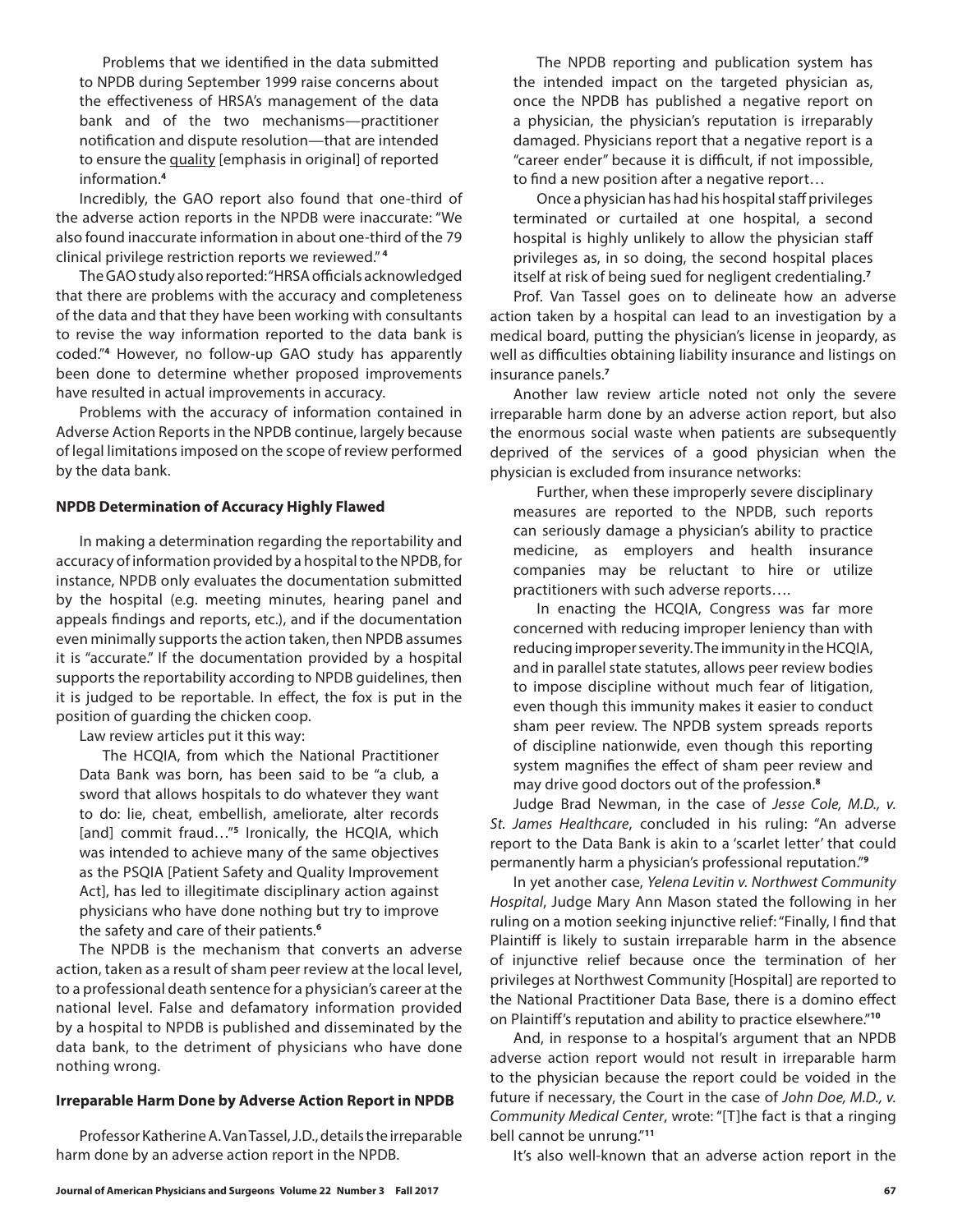NPDB has a much more devastating effect on a physician's career than reports of malpractice verdicts or settlements posted in the data bank. The 2000 GAO report on the data bank noted: "Industry experts also agree, pointing out that disciplinary actions taken by health care providers and states are better indicators of professional competence than medical malpractice."**<sup>4</sup>**

## **Removing a Wrongful Adverse Action Report from the NPDB is Nearly Impossible**

Once a wrongful, inaccurate adverse action report has been filed with the data bank, there really is no good mechanism to get it removed. Even when charges against a physician are found to be totally without merit, the adverse action report may remain in the data bank, plaguing the physician for the remainder of his career.

Prof. Van Tassel noted this same severe problem in the law review article she authored:

Finally, there does not appear to be any mechanism to remove negative peer review reports in light of a subsequent finding by medical licensure boards that there is no merit to hospital charges of incompetence, even though medical licensure board proceedings are far more rigorous than private peer review and are conducted by disinterested third parties in keeping with due process requirements.**<sup>7</sup>**

The 2000 GAO report on the NPDB also noted that agency officials recognized the difficulty of getting wrongful reports removed from the NPDB: "Agency officials also realize that practitioners can face difficulties in correcting reported information."**<sup>4</sup>**

As Prof. Van Tassel noted, alleged sexual predators and terrorists receive more due process protection before being blacklisted in a federal database than do physicians accused of incompetence or professional conduct deficiencies.**<sup>7</sup>**

### **Successful Challenges to Wrongful NPDB Reports**

The internal administrative procedures of the data bank are largely ineffective in getting an adverse action report based on sham peer review removed from the NPDB.

In rare instances, wrongful and inaccurate adverse action reports have been removed from the NPDB as the result of litigation. Successful legal arguments have included violation of the Federal Privacy Act (5 U.S.C. § 552a (1974)) and violation of the Administrative Procedure Act (Pub.L. 79–404, 60 Stat. 237 (1946)).

In a 2004 case, *Doe v. Thompson*, the Court held that: "prior to disseminating any record about any individual to any person other than an agency, [the government agency] must make reasonable efforts to assure that such records are accurate, complete, timely, and relevant for agency purposes."**<sup>12</sup>**

In a case in 1998, *Simpkins v. Shalala*, the Court rejected the HHS Secretary's argument that the government did not need to review the accuracy of the NPDB report, and that simply noting that there was a dispute and offering the physician the opportunity to post a statement disagreeing with the action was sufficient to remedy the matter. The Court stated:

Defendants appear to argue that they did not need to review the accuracy of the information submitted to the Data Bank. The defendants phrase this argument as support for the contention that plaintiff was given meaningful notice or opportunity to contest his listing in the Data Bank. Nevertheless, this court disagrees with the implication of defendant's argument, namely that the Secretary could resolve all concerns about a Data Bank report by simply '"noting that a dispute exists about the accuracy of the information and including a brief statement by the physician or practitioner setting forth the disagreement regarding the information."**<sup>13</sup>**

The Court also found that the hospital involved did not follow its own medical staff bylaws in conducting peer review of Dr. Simpkins, and that the HHS Secretary's failure to consider this fundamental deficiency rendered the Secretary's actions arbitrary and capricious, warranting the directed removal of the wrongful adverse action report from the data bank. The Court stated:

The "review" of Dr. Simpkins did not follow this D.C. General procedure…nor was "an investigating committee" appointed as required by the Bylaws. These deviations from the Bylaws were not minor but rather fundamental in nature and indicate that these actions cannot be reasonably found to constitute an investigation by D.C. General.

The Secretary's failure to follow these authorities or from all appearance even consider these provisions renders the Secretary's actions arbitrary and capricious. In light of these facts, this court cannot sustain the Secretary's decision. It does not amount to an exercise of reasoned decision making. Guided by the deference to which HHS's decision is entitled, this court nevertheless is convinced that the Adverse Action Report concerning plaintiff should be removed from the Data Bank due to the arbitrary and capricious action of the defendants.**<sup>13</sup>**

The ability of a physician to post a written rebuttal statement on the NPDB, disagreeing with the validity of the action taken against him, does not alter the devastating impact the adverse action report has on his career. The content of an adverse action report and the fact there is a dispute and a rebuttal statement is largely irrelevant. It is the mere existence of the adverse action report in the NPDB that ruins or ends the physician's career.

#### **Interview with NPDB Director David Loewenstein**

In an effort to obtain the NPDB view of sham peer review as it relates to the data bank, the *Journal* conducted an interview with the current director of the NPDB on Jul 28, 2017.

David Loewenstein has been the director of the National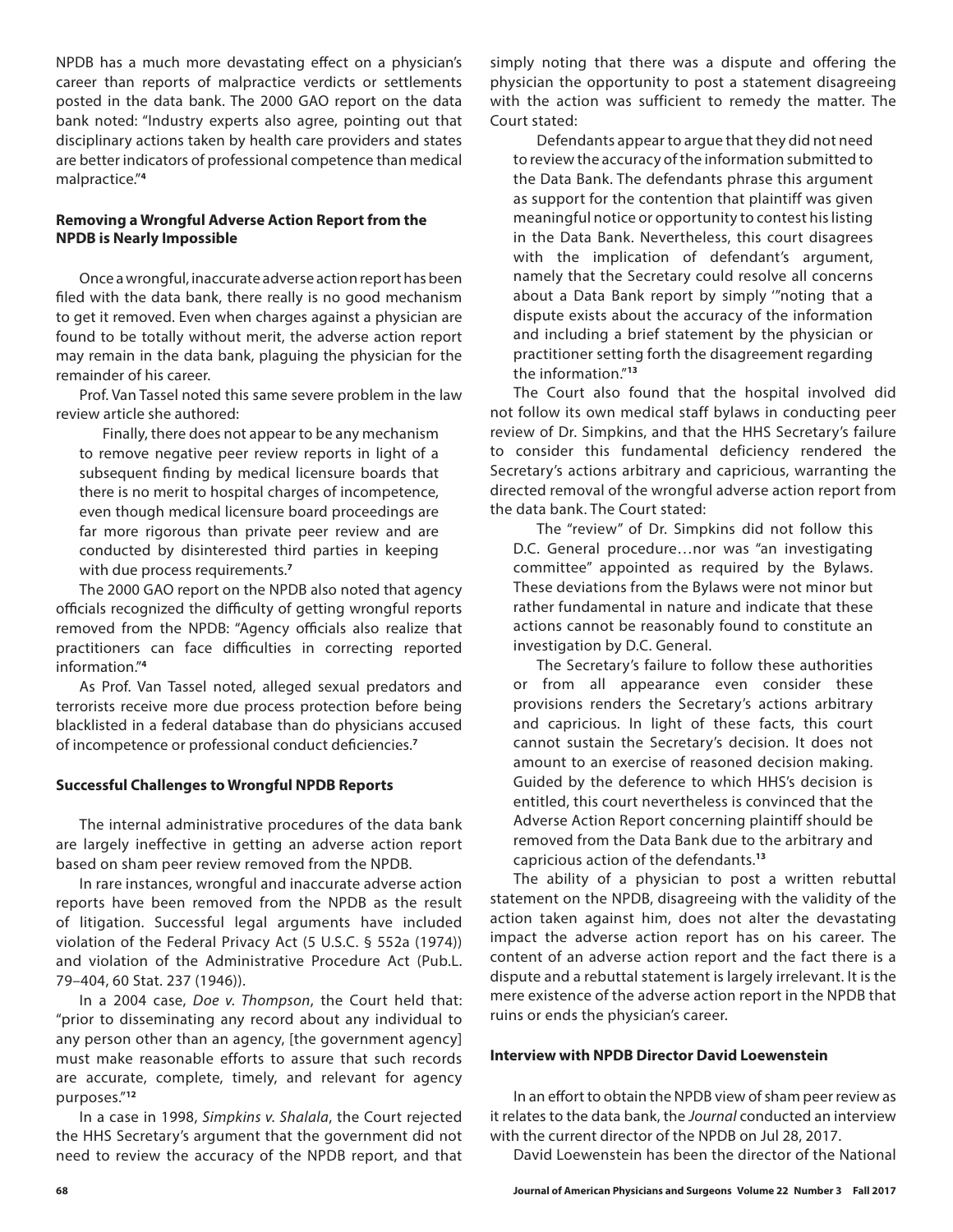Practitioner Data Bank (NPDB) for about six months. Before that, he worked in the Division of Practitioner Data Bank as the compliance branch chief a few years ago.

Loewenstein described his main duties as director as follows:

Primarily the director's duty is to make sure that we are running a good program. We make sure our system is meeting all the IT needs that our user's needs are met but primarily that we are implementing the statutes and regulations that underpin the NPDB.

Written questions were provided to Director Loewenstein before the interview so he would have the opportunity to research the answers to questions as needed.

Journal: Question #1: Are you aware of something called "sham peer review"?

**Loewenstein:** Yes, I am aware. As you know Congress had specific concerns when it established HCQIA in 1986, concerns of protecting patients from incompetent physicians and so it was believed that effective peer review was the best way to resolve that, and they outlined that in HCQIA both in subchapter 1 with promotion of professional peer review and in subchapter 2 with reporting of actions to the NPDB.

*Journal:* Right, and at the time, when they were holding hearings in October of 1986, former Congressman Henry Waxman provided assurances that this HCQIA law would not be subject to abuse of the peer review process and, of course, unfortunately, the strong immunity provided by HCQIA has basically invited abuse which is now pretty much widespread.

Question #2: Are you aware that an Adverse Action Report filed by a hospital against a physician who is a victim of sham peer review either totally ruins or ends the doctor's career? Agree, disagree, any comment?

**Loewenstein:** We don't collect any data on sham peer review, but I can speak in general with NPDB reports. I wouldn't agree that it would necessarily ruin a doctor's career. We believe the NPDB to be a valuable workforce tool. We provide information to entities when they make their hiring, credentialing, licensing, etc. decisions. It's primarily designed to be a flagging system that alerts those entities as part of a comprehensive review of the qualifications and background of the health care practitioner. It is not intended to be used on its own. So, it should be used in combination with other sources that entity would receive. We are not a sole source verification tool. We ask that those entities do more research when seeing an NPDB report. And, we have done some research to show that is indeed what they are doing. We did a survey a few years ago and it showed about 2/3 of health care entities the next step they take when seeing an NPDB report is that they seek additional information, which is just what we would ask them to do to try to find out exactly the entirety of the story to help them make a good decision.

Journal: I should clarify that I know there are different kinds of reports made to the National Practitioner Data Bank, those involving malpractice verdicts and settlements and Adverse Action Reports. And, the type I'm talking about is the Adverse Action Reports. And, it has certainly been my experience over the past 13 years or so that the Adverse Action Report is, in fact, a flagging mechanism. It provides a red flag for any hospital that is considering putting a physician on medical staff. As you know, they are required by law to query the data bank before putting someone on staff and then every two years thereafter for renewal of privileges. And, we know from testimony of hospital administrators that they don't look much farther than the fact that there is an Adverse Action Report when they deny privileges. So, the content doesn't matter so much as the fact that there is an Adverse Action Report. And, in the case of physicians who are incompetent,…it eliminates their ability pretty much to get privileges anywhere else, which is a good outcome. But in the case of physicians who have done no wrong and have been victims of false accusations and improper peer review, it does destroy their career. In fact, a judge in Montana referred to it as a "scarlet letter," and he recognized that it does pretty much permanent damage. And, I certainly know of some physicians that have an Adverse Action Report, who had done nothing wrong. They were victims of sham peer review, usually meaning false information was brought against them, and the hospital rigged the peer-review process. And, some of those physicians have committed suicide as a result.... I have calls from physicians every week or contacts by email…. I don't know of too many that have been able to get any medical staff privileges after having an Adverse Action Report in the data bank even when they put their rebuttal information as to the fact that there were false charges, etc.

Question #3: In the experience of the NPDB, how common are Adverse Action Reports based on bad faith peer review?

**Loewenstein:** I really don't have any way to answer that question since we don't collect that kind of data, and it's really not the role of the NPDB to investigate the underlying merits of the peer-review process. We get about 100,000 reports. Last year we got about 100,000 reports, and we don't substantively examine the reports unless they are disputed by the subject of the report. The subject, as you mentioned, can add a written narrative to tell their side of the story or challenge the assertions that are made in the report. We also forward them that dispute resolution process to elevate that report. And, it is really at that time when we review the report. But, it is important to note that through statute and regulations the review is limited to two things: whether the report was submitted in accordance with NPDB reporting requirements, including the fact that it must be a professional review action related to professional competence or conduct, and the other thing we look at is the factual accuracy of the information based on the records we receive. So, we do not review the underlying merits of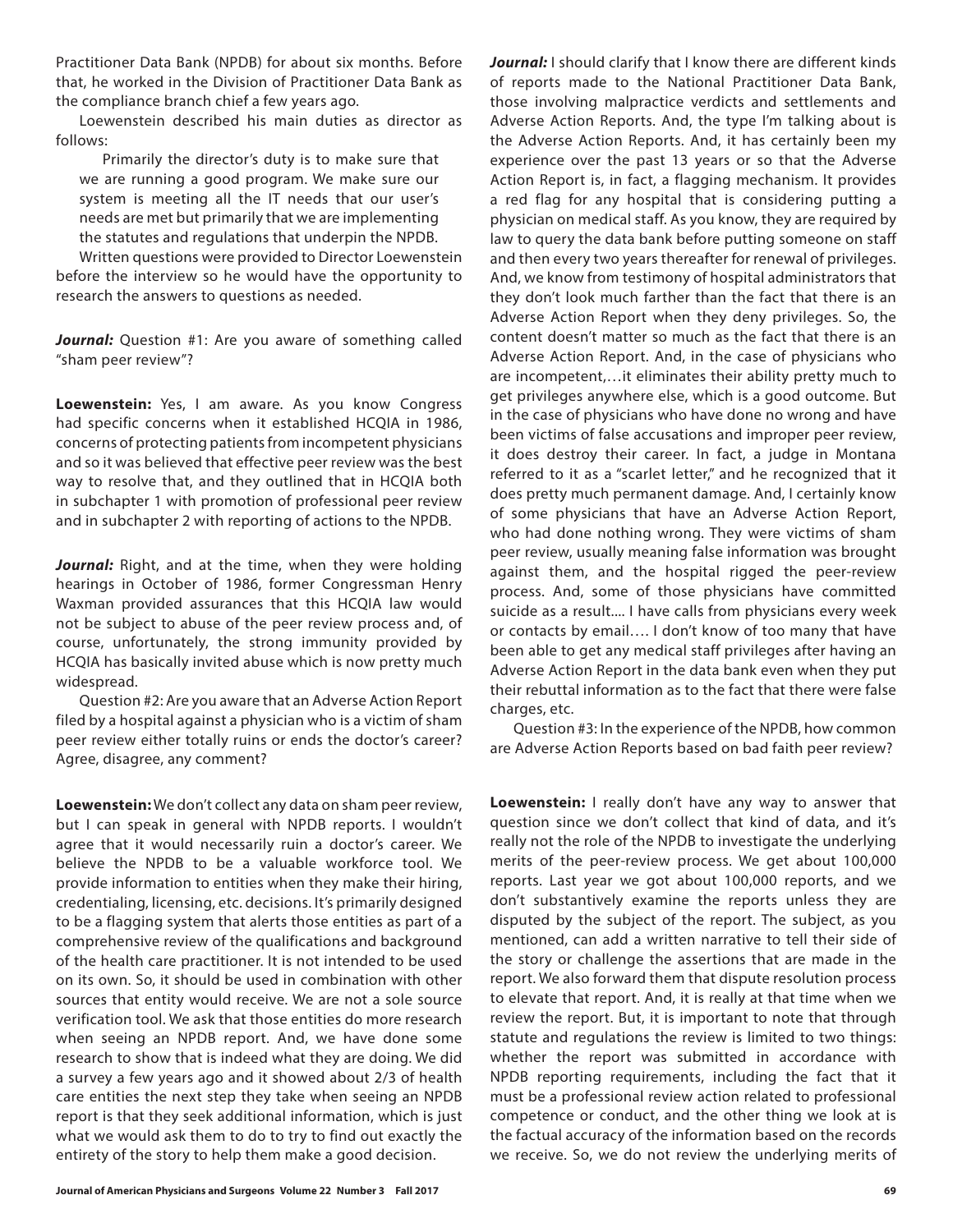the action that was taken nor do we have the authority to substitute our judgment for that of the reporting entity.

Journal: Right, and I was aware of that legal limitation. There was a former associate director of what is called Research and Disputes Division there, I think it was Mr. Robert Oshel,… who answered some similar questions in a book entitled *Sham Peer Review* by attorney Gregory Piche, and so his answers are in the last section of that book. And, he said that he was in a position of basically reviewing the Secretarial Reviews that were requested, and he was aware of the fact that there were some bad faith peer reviews, but in his opinion, the only thing that they could do from the data bank's standpoint was to pressure the hospital to withdraw the report. But, they didn't really have any leverage or legal authority to require [the hospital] to do so.

**Loewenstein:** And, that's not even an element that we evaluate because we don't have that authority. And, I really can't speak for Mr. Oshel.

Journal: Ouestion #4: What does the Health Resources and Services Administration (HRSA) do when it suspects an Adverse Action Report is based on a bad faith peer review? So, suppose the doctor has provided you with documentation and information that shows that the charges were totally false against him and he didn't get due process in peer review, and you can kind of see that there might be something wrong with that even though you don't have the legal authority to do anything about it as far as investigating merits or lack thereof. But, you might suspect there is a problem. What does the HRSA do in those instances?

**Loewenstein:** The first thing we do in any instance of a dispute is we look at all the materials we receive, and we evaluate the two elements I told you about. If the report submitted is not factually accurate according to the record that was created by, say the hospital, we would certainly instruct that to be corrected or voided depending on what the outcome was. But, other than that, like I said, we really don't evaluate those underlying merits. So, if that is what the physician was telling us, and it could be any practitioner, but a physician in this case, that they were the victim of a bad faith peer review, we would let them know that's outside the scope of our review authority and they should look into that via a different venue, be it with the reporting entity or some other venue.

*Journal:* So, although you would recommend to the hospital in those cases where it doesn't look as if the factual evidence supports what was done that the hospital should withdraw the report, you don't have any legal authority to do that, right? To force the hospital to withdraw it?

**Loewenstein:** If it is not reportable to the NPDB, certainly we would instruct them to do so and if they didn't do it,

we would do it ourselves. If the report is not supported by those underlying records…[say] if the report tells us that they suspended a doctor's clinical privilege for a period of six months and the records they show us don't demonstrate that occurred, we would absolutely instruct them to void that report and if they refused, we would do it ourselves.

Journal: I'm going to jump down to question #7 because it kind of ties in here.

According to your website, reporting entities such as hospitals are responsible for the accuracy of the information in Adverse Action Reports. Isn't that a little like asking the fox to guard the chicken coop?

**Loewenstein:** I don't think so. We're operating the NPDB according to statute and regulation. We do provide practitioners multiple avenues to insist in making sure that that report is factually accurate. We do notify practitioners when they are the subject of a report. We provide them the opportunity to query us at any time for a fee of only \$4. They can add that subject statement we referred to earlier to tell their side of the story. And, then also we talked about our dispute resolution process, that if it is not factually accurate they certainly can come to us and we will evaluate the accuracy of the report versus the record of the entity.

Journal: But, when you say accuracy of the report I think the data bank presumes that the information, provided by the hospital in meeting minutes or whatever, is factually accurate, right? I mean, it's a presumption on the part of the data bank, and there isn't anything else really that you would do to see whether that was true or not?

**Loewenstein:** Yes, that would be outside the scope of our review to look at the underlying merits of the action.

Journal: Right, and just so you know I have seen testimony by a hospital CEO, who testified that he altered the records basically to make the doctor look incompetent. He admitted that in sworn testimony and really found no problem with that. So, the information the hospital provided at least in that case was false information and there would be no way to really do anything about that.

Returning to Question #5: Under what circumstances can HRSA void an Adverse Action Report in the NPDB?

**Loewenstein:** So, one thing I also want to mention is there are corrections as well, so if something is wrong we would instruct it to be corrected. But in terms of a void there's really three reasons that we would void a report and/or direct an entity to void a report. There are really only three reasons an entity should void a report on their own. Number one, it was submitted in error. It was not intended to be submitted, and they would void that immediately. The second reason would be that the action wasn't reportable because it didn't meet the statutory and regulatory reporting requirement.